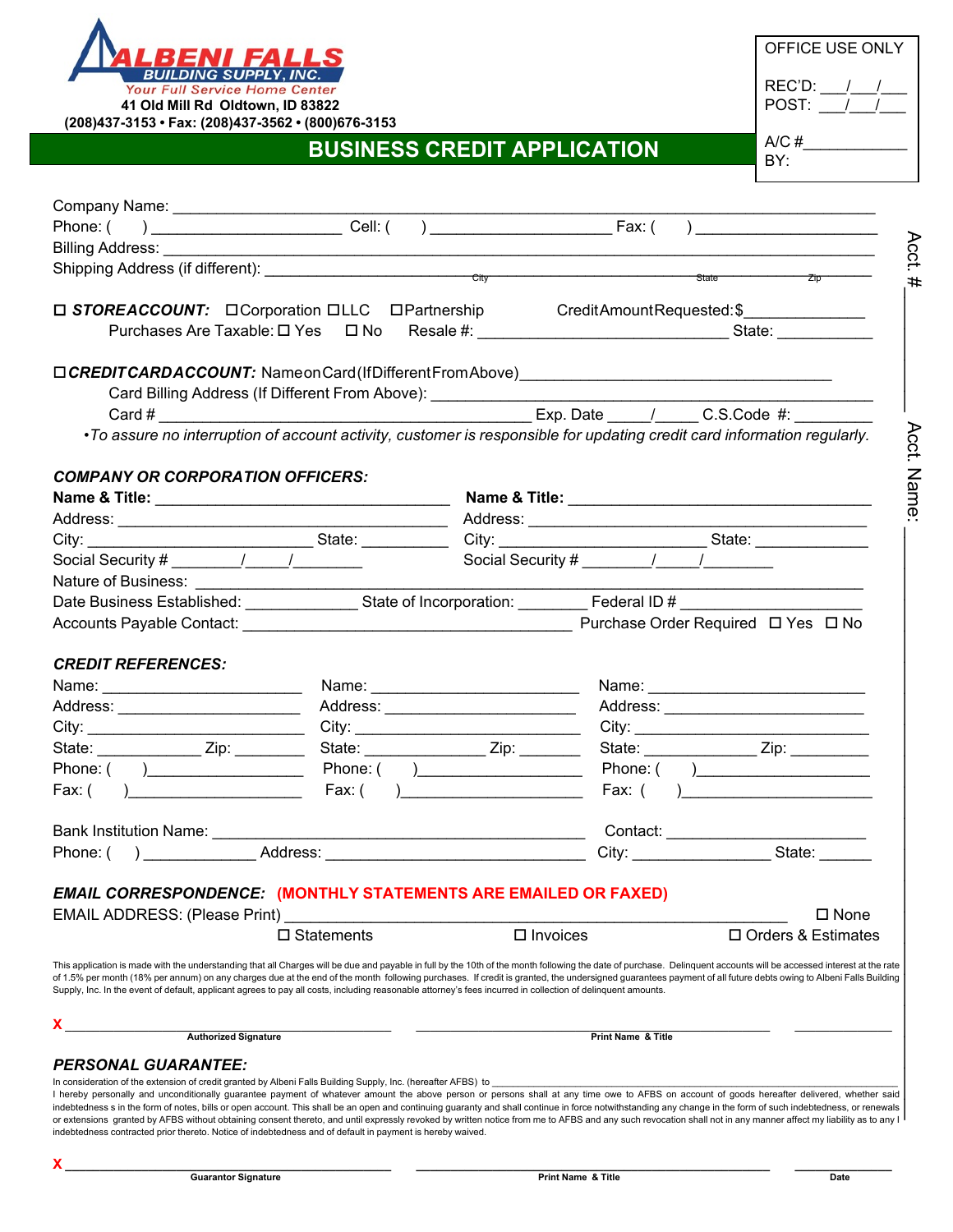

**41 Old Diamond Mill Rd. Oldtown, ID 83856 (208)437-3153 (800)676-3153 Fax: (208) 437-3562**

| OFFICE USE ONLY |  |
|-----------------|--|
| REC'D: /        |  |
| POST:           |  |
| BY:             |  |

|                               |                        | I hereby authorize the following people to pick up materials and sign for charge purchases<br>On the above account with Albeni Falls Building Supply, Inc. and agree to pay for all charges<br>so made. It is understood that this authorization is effective until revoked in writing. |  |
|-------------------------------|------------------------|-----------------------------------------------------------------------------------------------------------------------------------------------------------------------------------------------------------------------------------------------------------------------------------------|--|
|                               | Please X<br>add remove | Please X<br>add remove                                                                                                                                                                                                                                                                  |  |
|                               |                        |                                                                                                                                                                                                                                                                                         |  |
|                               | $\Box$                 |                                                                                                                                                                                                                                                                                         |  |
| 3.                            |                        | $6.$ $\qquad \qquad \Box$                                                                                                                                                                                                                                                               |  |
|                               |                        |                                                                                                                                                                                                                                                                                         |  |
| <b>CARD INFORMATION:</b>      |                        | <b>SPECIAL INSTRUCTIONS:</b>                                                                                                                                                                                                                                                            |  |
|                               |                        |                                                                                                                                                                                                                                                                                         |  |
| Exp: __________________       |                        |                                                                                                                                                                                                                                                                                         |  |
|                               |                        |                                                                                                                                                                                                                                                                                         |  |
| Billing Zip: ________________ |                        |                                                                                                                                                                                                                                                                                         |  |
|                               |                        |                                                                                                                                                                                                                                                                                         |  |
| <b>ADDRESS CHANGES:</b>       |                        | <b>EMAIL ADDRESS CHANGES:</b>                                                                                                                                                                                                                                                           |  |
|                               |                        |                                                                                                                                                                                                                                                                                         |  |
|                               |                        |                                                                                                                                                                                                                                                                                         |  |
|                               |                        |                                                                                                                                                                                                                                                                                         |  |
|                               |                        |                                                                                                                                                                                                                                                                                         |  |
|                               |                        | DATE: ________________________                                                                                                                                                                                                                                                          |  |